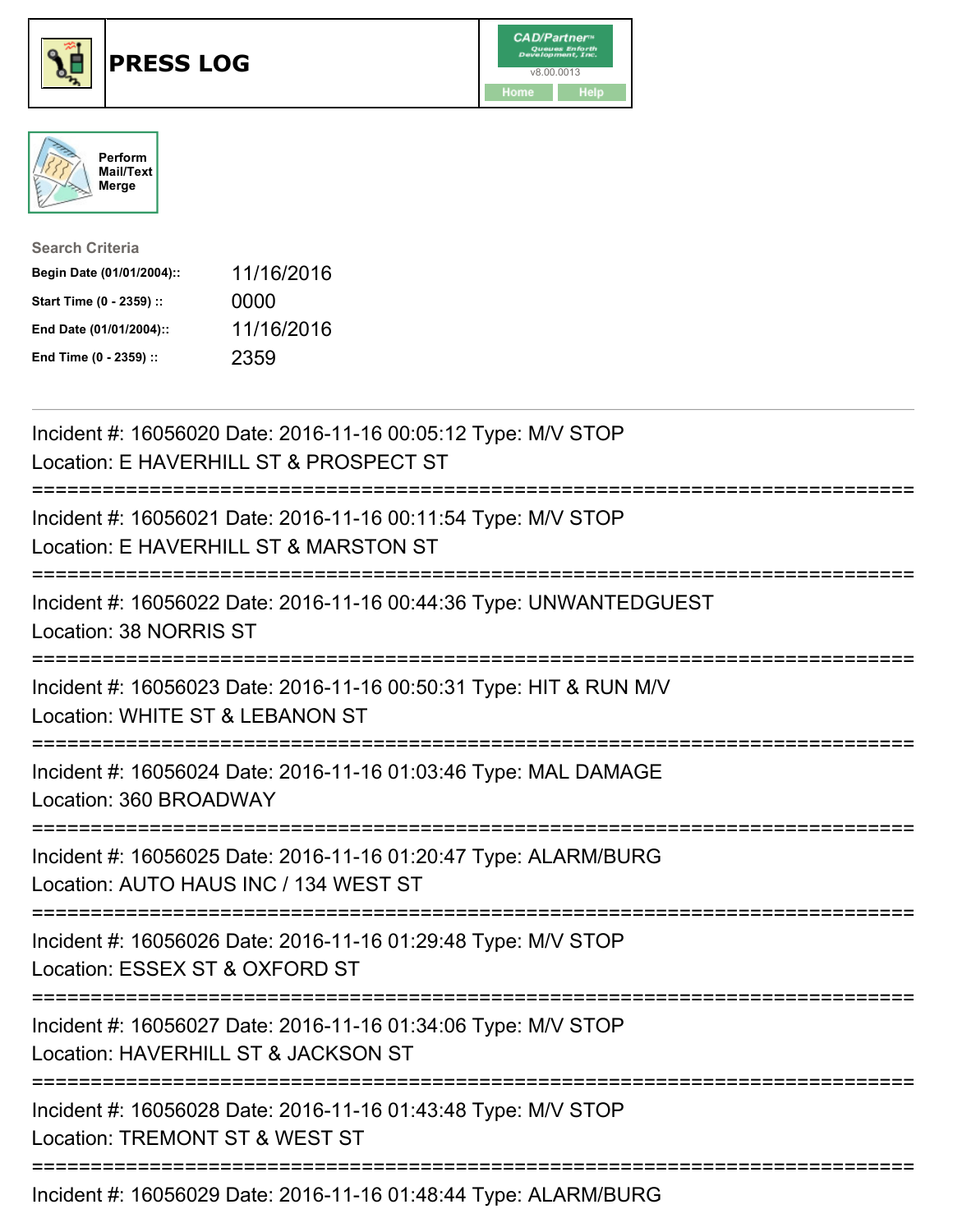| Location: BRITISH CLUB / 80 CAMBRIDGE ST                                                                                                      |
|-----------------------------------------------------------------------------------------------------------------------------------------------|
| Incident #: 16056030 Date: 2016-11-16 01:56:08 Type: M/V STOP<br>Location: CAMBRIDGE ST & S UNION ST                                          |
| Incident #: 16056031 Date: 2016-11-16 02:03:06 Type: BUILDING CHK<br>Location: SUBWAY / 610 ANDOVER ST                                        |
| ====================================<br>Incident #: 16056032 Date: 2016-11-16 02:03:49 Type: M/V STOP<br>Location: HAVERHILL ST & LAWRENCE ST |
| Incident #: 16056033 Date: 2016-11-16 02:07:47 Type: M/V STOP<br>Location: ANDOVER ST & S BROADWAY                                            |
| Incident #: 16056034 Date: 2016-11-16 02:14:18 Type: BUILDING CHK<br>Location: TD BANKNORTH MA / 305 S BROADWAY                               |
| :======================<br>Incident #: 16056035 Date: 2016-11-16 02:18:00 Type: M/V STOP<br>Location: MT VERNON ST & S BROADWAY               |
| Incident #: 16056036 Date: 2016-11-16 02:29:50 Type: M/V STOP<br>Location: 333 WINTHROP AV                                                    |
| Incident #: 16056037 Date: 2016-11-16 02:33:29 Type: M/V STOP<br>Location: BROADWAY & HAVERHILL                                               |
| Incident #: 16056038 Date: 2016-11-16 02:41:12 Type: SPECIAL CHECK<br>Location: 13 HALLENAN AV                                                |
| Incident #: 16056039 Date: 2016-11-16 04:44:30 Type: ALARMS<br>Location: 16 BALLARD RD                                                        |
| Incident #: 16056040 Date: 2016-11-16 04:47:08 Type: MV/BLOCKING<br>Location: 472 HAMPSHIRE ST                                                |
| Incident #: 16056041 Date: 2016-11-16 05:37:59 Type: DISTURBANCE<br>Location: 23 PACKARD ST                                                   |
| Incident #: 16056042 Date: 2016-11-16 05:46:21 Type: BUILDING CHK<br>Location: DUNKIN DONUTS / 123 LAWRENCE ST                                |
| Incident #: 16056043 Date: 2016-11-16 06:07:51 Type: MEDIC SUPPORT                                                                            |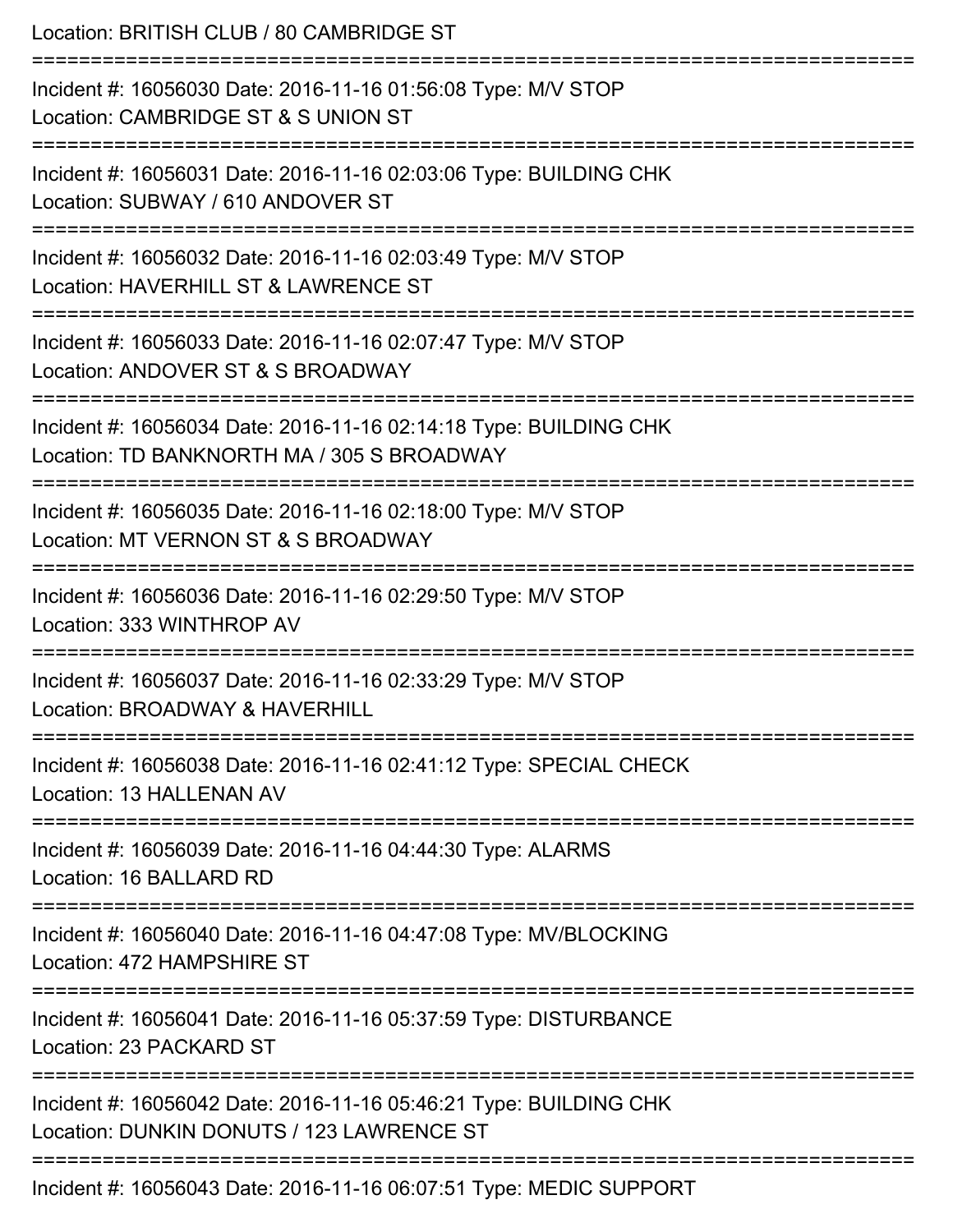| Incident #: 16056044 Date: 2016-11-16 06:25:56 Type: M/V STOP<br>Location: BROADWAY & WATER ST         |
|--------------------------------------------------------------------------------------------------------|
| Incident #: 16056045 Date: 2016-11-16 06:56:43 Type: M/V STOP<br>Location: ESSEX ST & HAMPSHIRE ST     |
| Incident #: 16056046 Date: 2016-11-16 06:58:24 Type: CLOSE STREET<br>Location: ANDOVER ST & FOSTER ST  |
| Incident #: 16056047 Date: 2016-11-16 07:18:40 Type: CLOSE STREET<br>Location: ANDOVER ST & S BROADWAY |
| Incident #: 16056048 Date: 2016-11-16 07:21:42 Type: CLOSE STREET<br>Location: AMHERST ST & ANDOVER ST |
| Incident #: 16056049 Date: 2016-11-16 07:24:41 Type: AUTO ACC/NO PI<br>Location: 28 WALNUT ST          |
| Incident #: 16056050 Date: 2016-11-16 07:26:58 Type: PARK & WALK<br>Location: 0 BROADWAY               |
| Incident #: 16056051 Date: 2016-11-16 07:28:17 Type: ALARMS<br>Location: 67 WINTHROP AV                |
| Incident #: 16056052 Date: 2016-11-16 07:35:36 Type: MAN DOWN<br>Location: 208 BROADWAY                |
| Incident #: 16056053 Date: 2016-11-16 07:41:17 Type: UNKNOWN PROB<br>Location: 33 DOYLE ST FL 3        |
| Incident #: 16056054 Date: 2016-11-16 07:44:02 Type: CLOSE STREET<br>Location: ACTON ST & WEST ST      |
| Incident #: 16056055 Date: 2016-11-16 07:51:23 Type: UNWANTEDGUEST<br>Location: 23 JORDAN ST           |
| Incident #: 16056056 Date: 2016-11-16 07:57:04 Type: STOL/MV/PAS<br>Location: 610 ANDOVER ST           |
| Incident #: 16056057 Date: 2016-11-16 08:10:47 Type: AUTO ACC/PI                                       |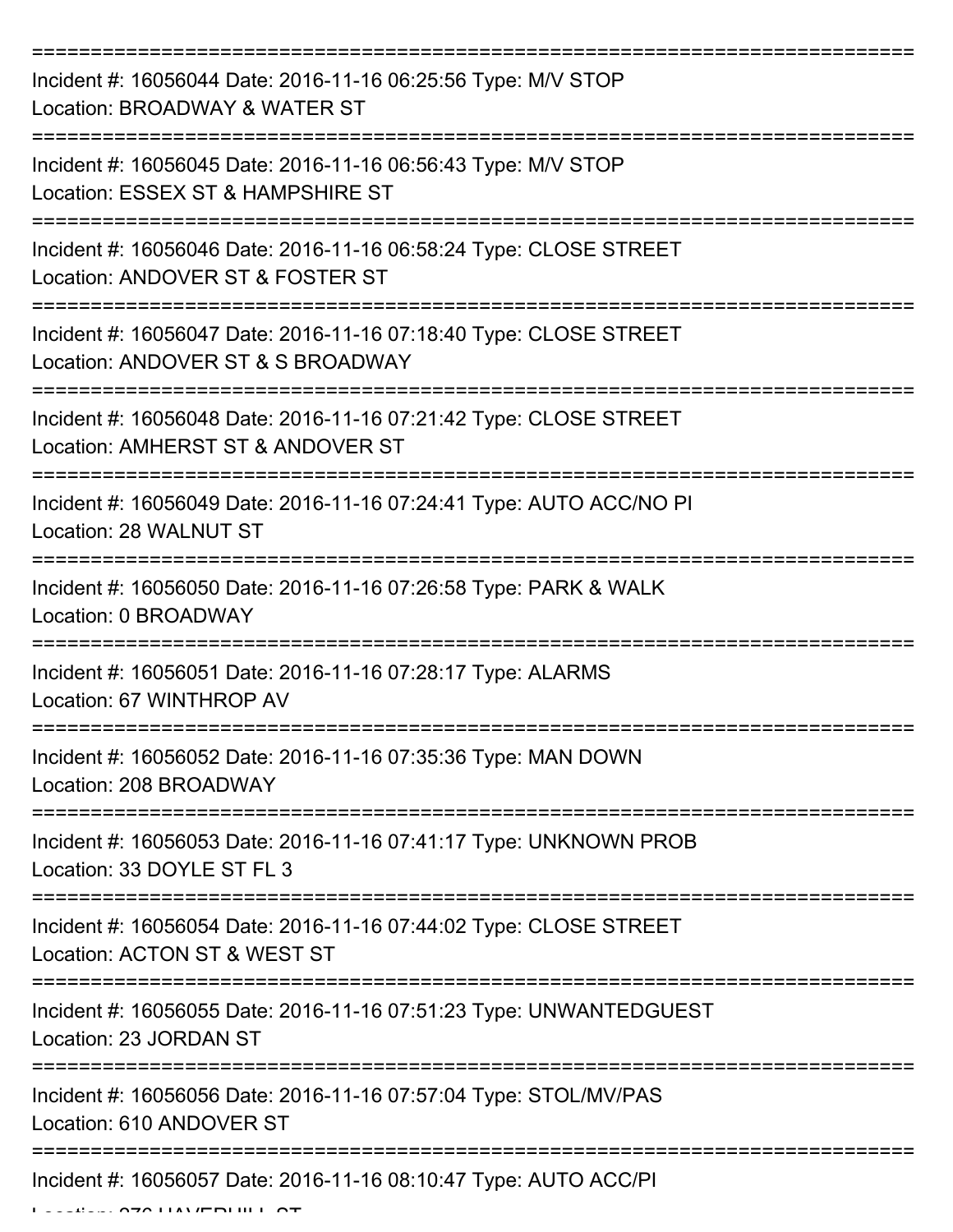| Incident #: 16056058 Date: 2016-11-16 08:18:29 Type: CLOSE STREET<br>Location: HAMPSHIRE & FRANKLIN         |
|-------------------------------------------------------------------------------------------------------------|
| Incident #: 16056059 Date: 2016-11-16 08:51:32 Type: HIT & RUN M/V<br>Location: 66 CENTRE ST                |
| Incident #: 16056060 Date: 2016-11-16 09:00:52 Type: RECOV/STOL/MV<br>Location: 85 ANDOVER ST               |
| Incident #: 16056061 Date: 2016-11-16 09:22:32 Type: SUS PERS/MV<br>Location: BRADFORD ST & FRANKLIN ST     |
| Incident #: 16056062 Date: 2016-11-16 09:30:35 Type: WARRANT SERVE<br>Location: 443 ANDOVER ST              |
| Incident #: 16056063 Date: 2016-11-16 09:35:02 Type: M/V STOP<br>Location: ESSEX ST & UNION ST              |
| Incident #: 16056064 Date: 2016-11-16 09:40:44 Type: WOMAN DOWN<br>Location: MARKET BASKET / 700 ESSEX ST   |
| Incident #: 16056065 Date: 2016-11-16 09:52:14 Type: WARRANT SERVE<br>Location: 132 SPRINGFIELD ST          |
| Incident #: 16056066 Date: 2016-11-16 09:54:22 Type: RECOV/STOL/MV<br>Location: 700 ESSEX ST                |
| Incident #: 16056067 Date: 2016-11-16 09:56:43 Type: NOTIFICATION<br>Location: 673 ESSEX ST                 |
| Incident #: 16056069 Date: 2016-11-16 10:02:12 Type: TRESPASSING<br>Location: DUNKIN DONUTS / 50 S BROADWAY |
| Incident #: 16056068 Date: 2016-11-16 10:02:36 Type: SUS PERS/MV<br>Location: 41 TYLER ST                   |
| Incident #: 16056070 Date: 2016-11-16 10:13:25 Type: WARRANT SERVE<br>Location: ARLINGTON ST & LAWRENCE ST  |
| Incident #: 16056071 Date: 2016-11-16 10:16:27 Type: NOTIFICATION                                           |

Location: 24 HILLTOP AV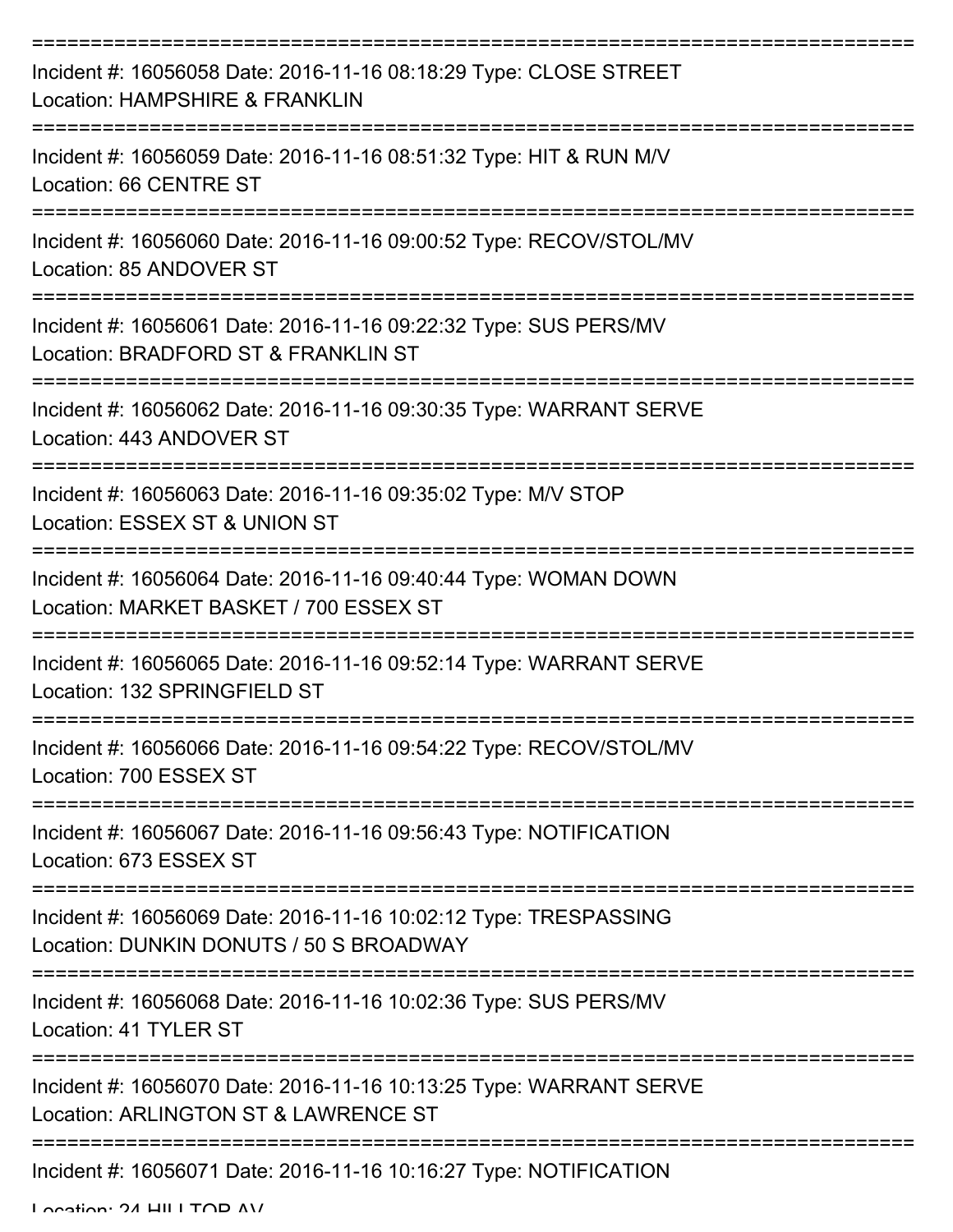| Incident #: 16056072 Date: 2016-11-16 10:18:21 Type: INVESTIGATION<br>Location: 90 LOWELL ST                                |
|-----------------------------------------------------------------------------------------------------------------------------|
| Incident #: 16056073 Date: 2016-11-16 10:23:30 Type: M/V STOP<br>Location: BROADWAY & CONCORD ST                            |
| Incident #: 16056075 Date: 2016-11-16 10:45:37 Type: STOL/MV/PAS<br>Location: 600 ESSEX ST                                  |
| Incident #: 16056074 Date: 2016-11-16 10:49:37 Type: M/V STOP<br>Location: HAVERHILL ST & MAY ST                            |
| Incident #: 16056076 Date: 2016-11-16 10:52:46 Type: INVEST CONT<br>Location: 70 N. PARISH RD                               |
| Incident #: 16056077 Date: 2016-11-16 11:05:17 Type: M/V STOP<br>Location: 342 LOWELL ST                                    |
| Incident #: 16056078 Date: 2016-11-16 11:09:42 Type: TRESPASSING<br>Location: 60 ISLAND ST FL 2 EAST                        |
| Incident #: 16056079 Date: 2016-11-16 11:09:55 Type: MEDIC SUPPORT<br>Location: OLD HIGH SCHOOL / 233 HAVERHILL ST FL 3RDFL |
| Incident #: 16056080 Date: 2016-11-16 11:48:10 Type: B&E FOLLOW UP<br>Location: 8 DURSO AV                                  |
| -----------------<br>Incident #: 16056081 Date: 2016-11-16 11:48:25 Type: FRAUD<br><b>Location: 10 SHERIDAN ST</b>          |
| Incident #: 16056082 Date: 2016-11-16 11:54:05 Type: MEDIC SUPPORT<br>Location: 12 METHUEN ST FL 2NDFL                      |
| Incident #: 16056083 Date: 2016-11-16 12:01:23 Type: SHOPLIFTING<br>Location: MARKET BASKET / 700 ESSEX ST                  |
| Incident #: 16056084 Date: 2016-11-16 12:02:42 Type: NOTIFICATION<br>Location: 235 JACKSON ST                               |
| Incident #: 16056085 Date: 2016-11-16 12:09:44 Type: AUTO ACC/PED<br>Location: HAVERHILL ST & JACKSON ST                    |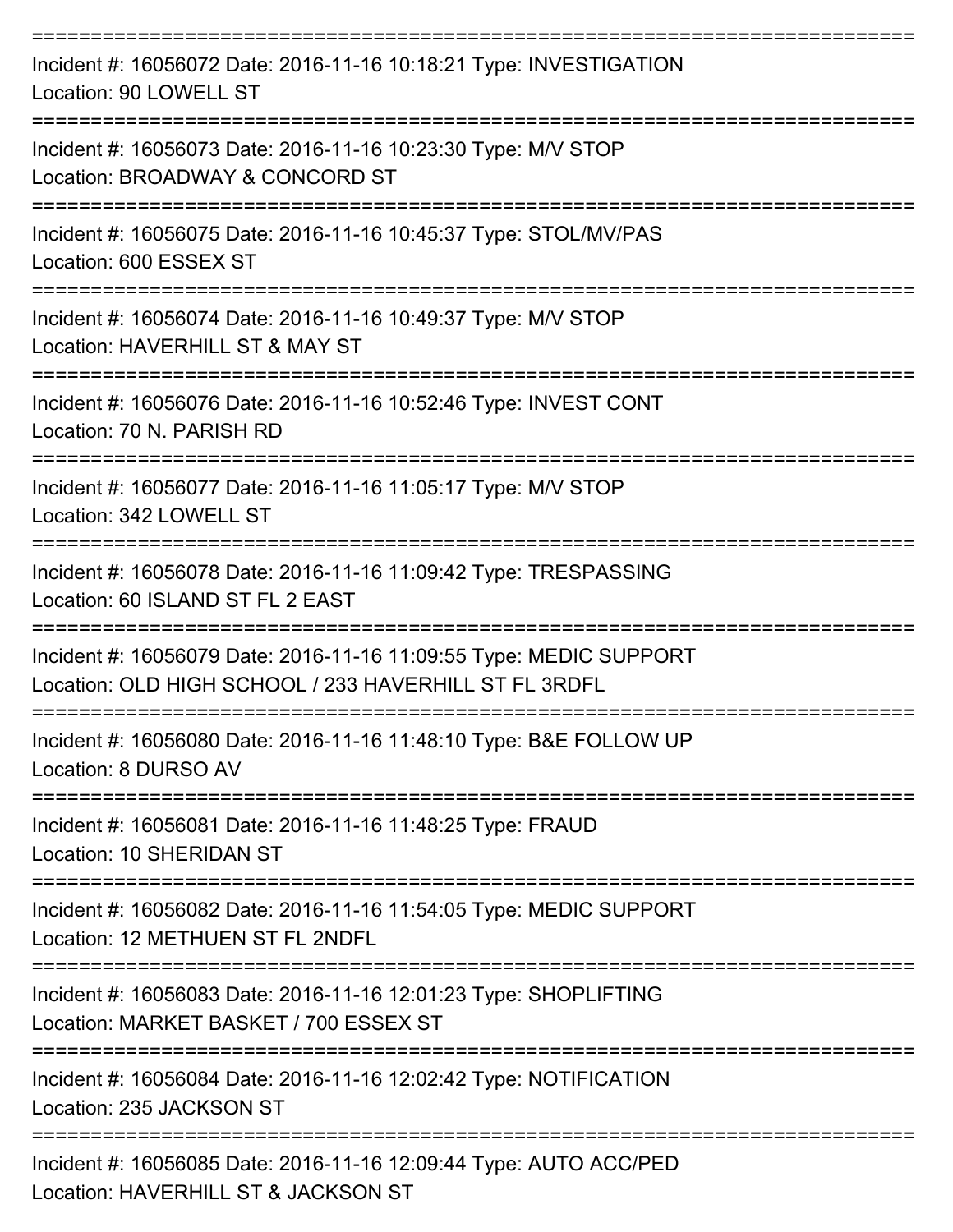Incident #: 16056086 Date: 2016-11-16 12:09:55 Type: RECOV/STOL/MV Location: 10 CEDAR ST =========================================================================== Incident #: 16056087 Date: 2016-11-16 12:14:24 Type: WARRANT SERVE Location: LAWRENCE GENERAL HOSPITAL / 1 GENERAL ST =========================================================================== Incident #: 16056088 Date: 2016-11-16 12:17:51 Type: M/V STOP Location: 266 BROADWAY =========================================================================== Incident #: 16056089 Date: 2016-11-16 12:25:05 Type: MEDIC SUPPORT Location: WALGREENS / 135 BROADWAY =========================================================================== Incident #: 16056090 Date: 2016-11-16 12:32:17 Type: CK WELL BEING Location: 22 PEMBROKE DR =========================================================================== Incident #: 16056091 Date: 2016-11-16 12:40:31 Type: SUS PERS/MV Location: 31 KENDRICK ST =========================================================================== Incident #: 16056092 Date: 2016-11-16 12:49:35 Type: DOMESTIC/PROG Location: 23 SHAWSHEEN RD #3 =========================================================================== Incident #: 16056093 Date: 2016-11-16 13:11:30 Type: AUTO ACC/NO PI Location: 103 BAILEY ST =========================================================================== Incident #: 16056094 Date: 2016-11-16 13:13:42 Type: MV/BLOCKING Location: 50 ISLAND ST =========================================================================== Incident #: 16056095 Date: 2016-11-16 13:21:08 Type: AUTO ACC/NO PI Location: 280 MERRIMACK ST #ENRANCE A =========================================================================== Incident #: 16056096 Date: 2016-11-16 13:24:49 Type: DISTURBANCE Location: HAMPSHIRE ST & MYRTLE ST =========================================================================== Incident #: 16056099 Date: 2016-11-16 13:44:10 Type: WARRANT SERVE Location: 21 WESTCHESTER DR =========================================================================== Incident #: 16056098 Date: 2016-11-16 13:47:57 Type: SUS PERS/MV Location: 2 INMAN ST =========================================================================== Incident #: 16056097 Date: 2016-11-16 13:48:35 Type: DRUG VIO Location: 150 ARLINGTON ST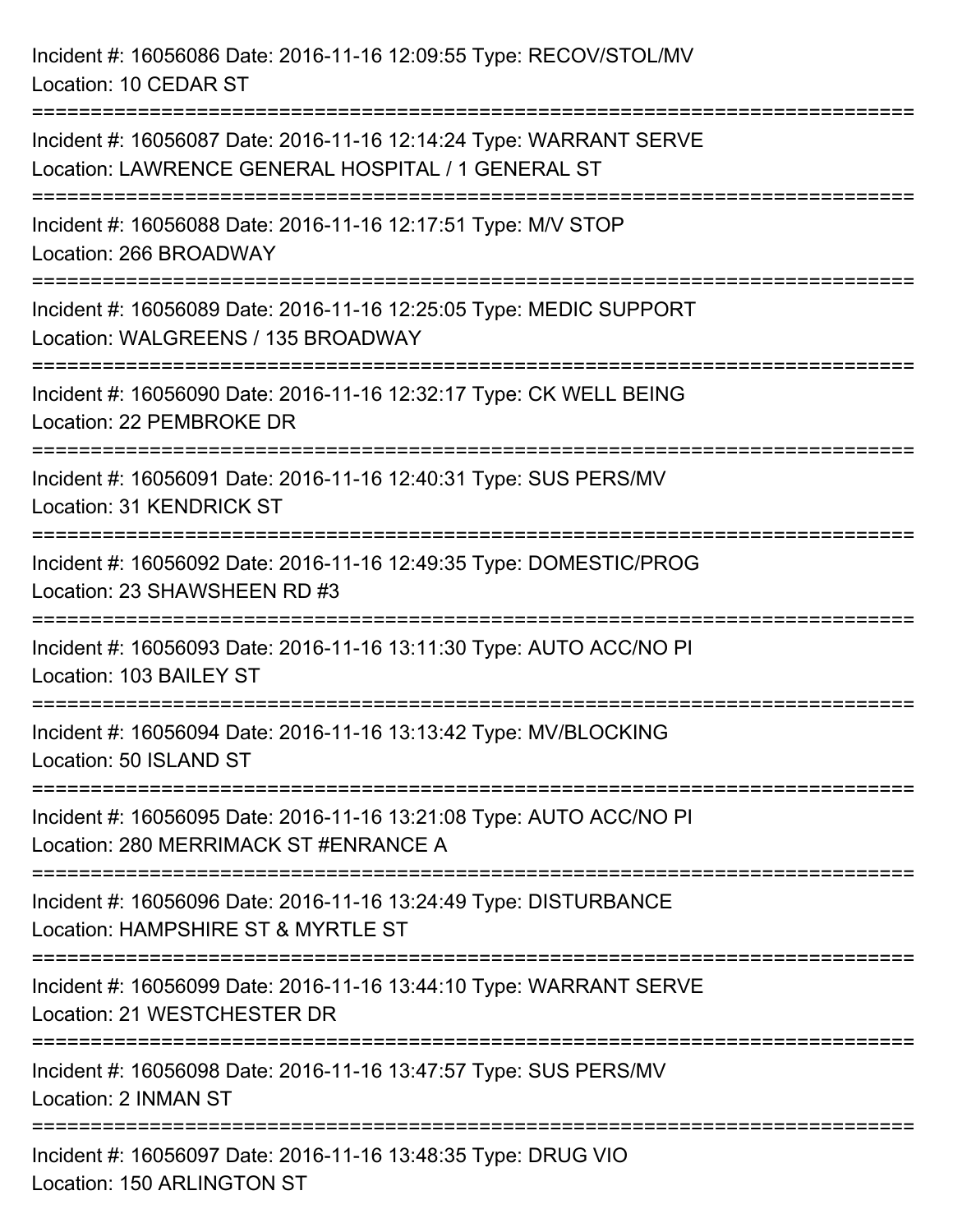| Incident #: 16056100 Date: 2016-11-16 13:51:24 Type: SUS PERS/MV<br>Location: 7-ELEVEN / 360 BROADWAY   |
|---------------------------------------------------------------------------------------------------------|
| Incident #: 16056101 Date: 2016-11-16 13:58:23 Type: M/V STOP<br>Location: ESSEX ST & JACKSON ST        |
| Incident #: 16056102 Date: 2016-11-16 14:10:42 Type: SUS PERS/MV<br>Location: 75 MANCHESTER ST          |
| Incident #: 16056103 Date: 2016-11-16 14:14:30 Type: SUS PERS/MV<br>Location: 54 E HAVERHILL ST         |
| Incident #: 16056104 Date: 2016-11-16 14:27:25 Type: M/V STOP<br>Location: E. HAVERHILL & PROSPECT      |
| Incident #: 16056105 Date: 2016-11-16 14:36:44 Type: SUS PERS/MV<br><b>Location: AUBURN ST</b>          |
| Incident #: 16056106 Date: 2016-11-16 14:38:09 Type: M/V STOP<br>Location: 5 S. UNION                   |
| Incident #: 16056107 Date: 2016-11-16 14:52:47 Type: INVEST CONT<br>Location: 103 PARK ST               |
| Incident #: 16056108 Date: 2016-11-16 15:00:31 Type: AUTO ACC/PI<br>Location: 160 WINTHROP AV           |
| Incident #: 16056110 Date: 2016-11-16 15:01:10 Type: HIT & RUN M/V<br>Location: SARATOGA ST             |
| Incident #: 16056115 Date: 2016-11-16 15:03:33 Type: B&E/MV/PAST<br>Location: 106 WATER ST #2           |
| Incident #: 16056109 Date: 2016-11-16 15:04:48 Type: INVESTIGATION<br><b>Location: 500 MERRIMACK ST</b> |
| Incident #: 16056111 Date: 2016-11-16 15:07:46 Type: UNWANTEDGUEST<br>Location: 2 GRAINGER ST FL 1STFL  |
| Incident #: 16056112 Date: 2016-11-16 15:19:38 Type: FIGHT<br>Location: E HAVERHILL ST & HIGH ST        |

===========================================================================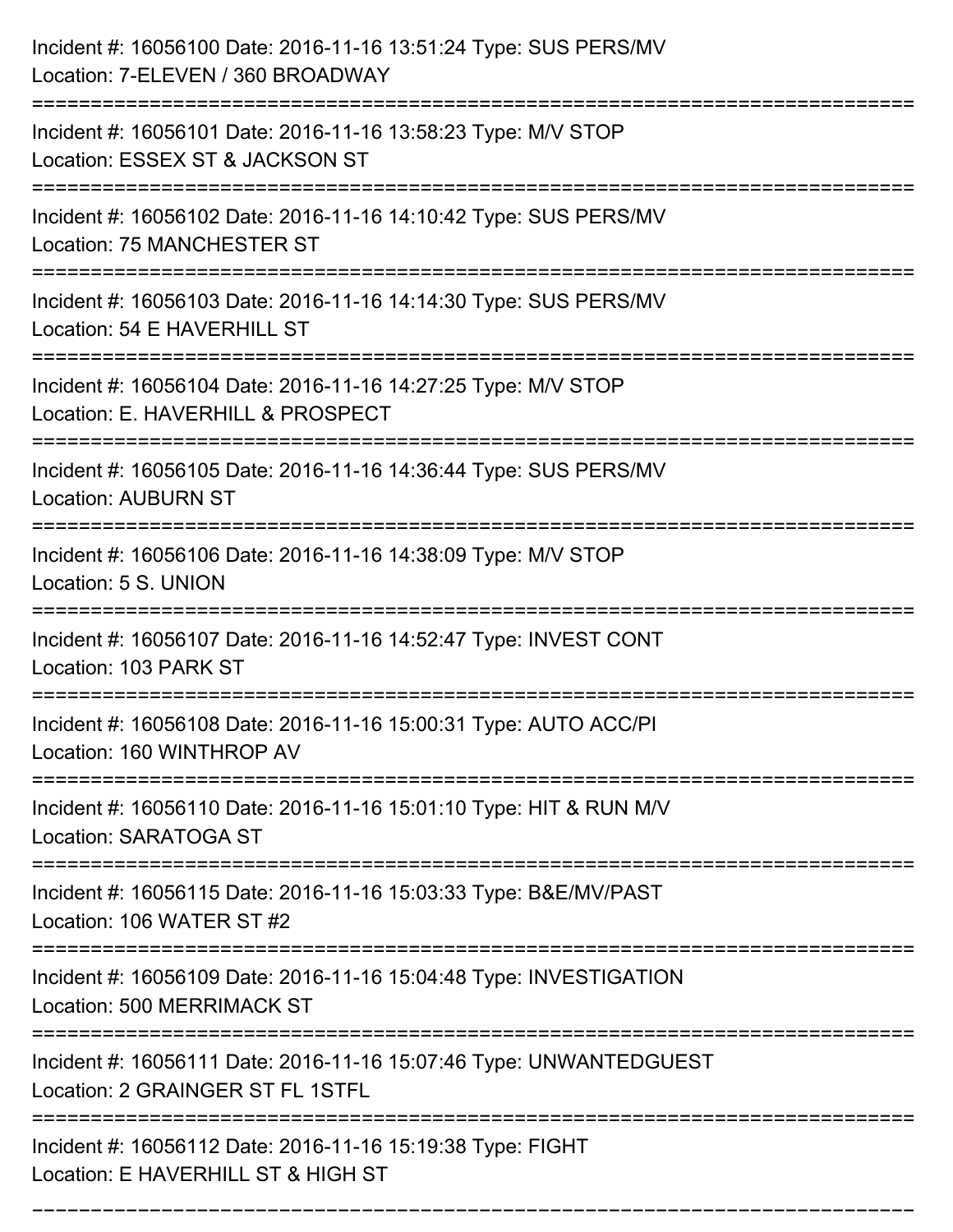| Incident #: 16056113 Date: 2016-11-16 15:27:35 Type: WARRANT SERVE<br>Location: 21 WESTCHESTER DR                                      |
|----------------------------------------------------------------------------------------------------------------------------------------|
| Incident #: 16056114 Date: 2016-11-16 15:28:51 Type: 209A/SERVE<br>Location: 300 HOWARD ST                                             |
| Incident #: 16056116 Date: 2016-11-16 15:36:49 Type: 209A/SERVE<br>Location: 193 BRUCE                                                 |
| Incident #: 16056117 Date: 2016-11-16 15:44:38 Type: 209A/SERVE<br>Location: 21 BRUCE ST                                               |
| Incident #: 16056118 Date: 2016-11-16 15:55:17 Type: 209A/SERVE<br>Location: 116 BUNKERHILL ST<br>:=============================       |
| Incident #: 16056119 Date: 2016-11-16 16:08:24 Type: M/V STOP<br>Location: AMESBURY ST & METHUEN ST                                    |
| Incident #: 16056120 Date: 2016-11-16 16:12:02 Type: M/V STOP<br>Location: BRADFORD ST & WINSLOW PL                                    |
| Incident #: 16056121 Date: 2016-11-16 16:30:01 Type: HIT & RUN M/V<br>Location: 144 AMESBURY ST                                        |
| Incident #: 16056122 Date: 2016-11-16 16:45:17 Type: MV/BLOCKING<br>Location: 6 RHINE ST                                               |
| Incident #: 16056123 Date: 2016-11-16 17:05:56 Type: 209A/VIOLATION<br>Location: 114 WALNUT ST                                         |
| Incident #: 16056124 Date: 2016-11-16 17:17:08 Type: M/V STOP<br>Location: 225 ESSEX ST                                                |
| Incident #: 16056125 Date: 2016-11-16 17:17:40 Type: INVEST CONT<br>Location: 151 FARNHAM ST                                           |
| ===============================<br>Incident #: 16056126 Date: 2016-11-16 17:20:20 Type: AUTO ACC/PED<br>Location: PARKER ST & SALEM ST |
| Incident #: 16056127 Date: 2016-11-16 17:27:16 Type: M/V STOP<br>Location: FRANKLIN ST & METHUEN ST                                    |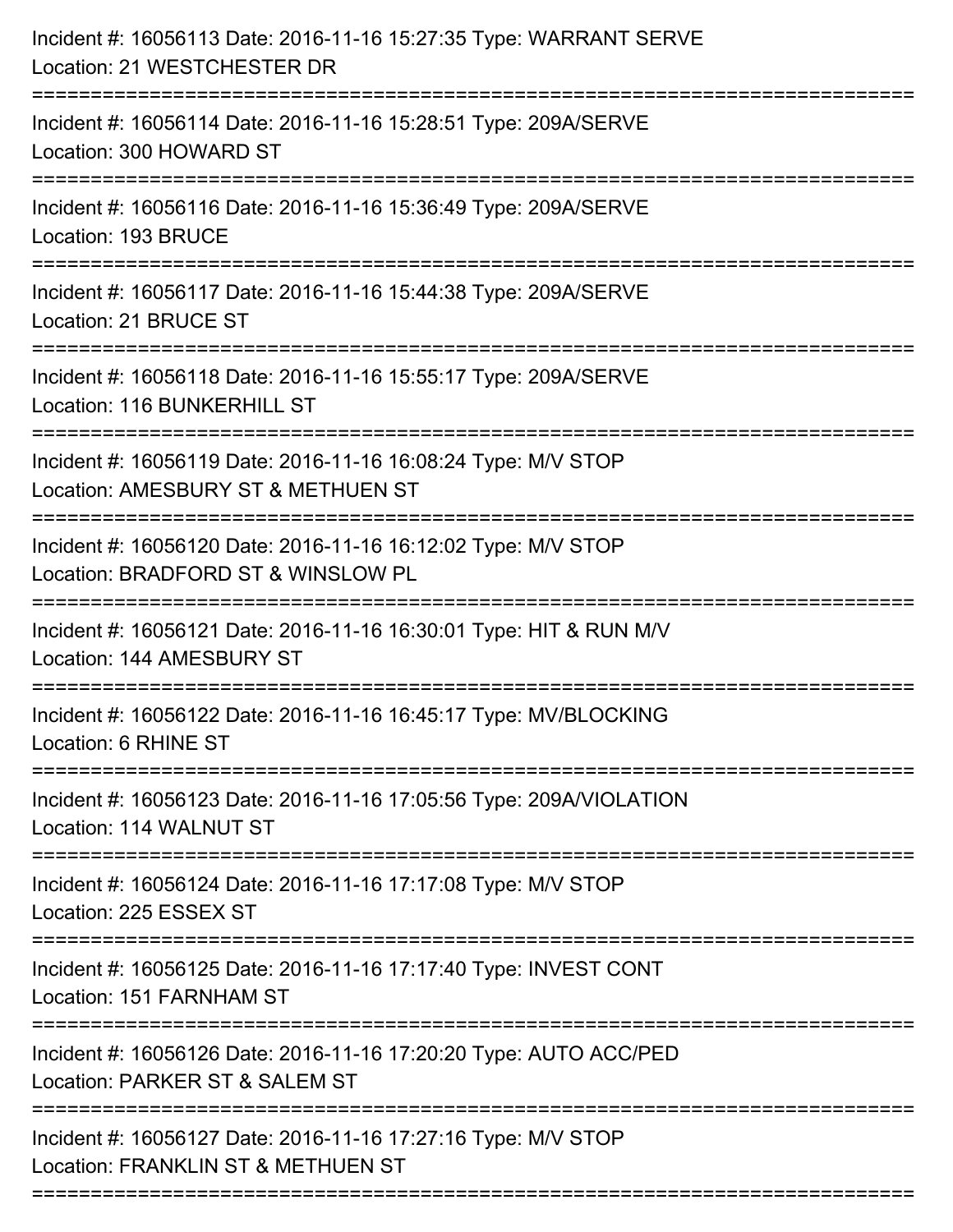Location: COMMON ST & FRANKLIN ST =========================================================================== Incident #: 16056129 Date: 2016-11-16 17:44:51 Type: M/V STOP Location: 205 BROADWAY =========================================================================== Incident #: 16056130 Date: 2016-11-16 17:49:56 Type: M/V STOP Location: BROADWAY & LOWELL ST =========================================================================== Incident #: 16056131 Date: 2016-11-16 17:55:32 Type: NOTIFICATION Location: 221 BRUCE ST #2 =========================================================================== Incident #: 16056132 Date: 2016-11-16 17:58:44 Type: INVESTIGATION Location: 90 LOWELL ST =========================================================================== Incident #: 16056133 Date: 2016-11-16 18:03:01 Type: CK WELL BEING Location: 324 LOWELL ST FL 2 =========================================================================== Incident #: 16056134 Date: 2016-11-16 18:07:00 Type: GENERAL SERV Location: 289 ESSEX ST =========================================================================== Incident #: 16056135 Date: 2016-11-16 18:09:42 Type: MAL DAMAGE Location: 46 SPRUCE ST =========================================================================== Incident #: 16056136 Date: 2016-11-16 18:22:16 Type: MV/BLOCKING Location: HAVERHILL ST & SHAWMUT ST =========================================================================== Incident #: 16056137 Date: 2016-11-16 18:41:13 Type: M/V STOP Location: 45 EUTAW ST =========================================================================== Incident #: 16056138 Date: 2016-11-16 18:48:20 Type: DISTURBANCE Location: 178 LAWRENCE ST =========================================================================== Incident #: 16056139 Date: 2016-11-16 18:52:03 Type: HIT & RUN M/V Location: BAILEY ST & S UNION ST =========================================================================== Incident #: 16056140 Date: 2016-11-16 18:55:25 Type: UNKNOWN PROB Location: COR UNUM MEAL CENTER / 191 SALEM ST =========================================================================== Incident #: 16056142 Date: 2016-11-16 19:00:16 Type: STOL/MV/PAS Location: AUCLAIR AUTO BODY / 444 RIVERSIDE DR ===========================================================================

Incident #: 16056141 Date: 2016 11 16 19:02:13 Type: 209A/SERVE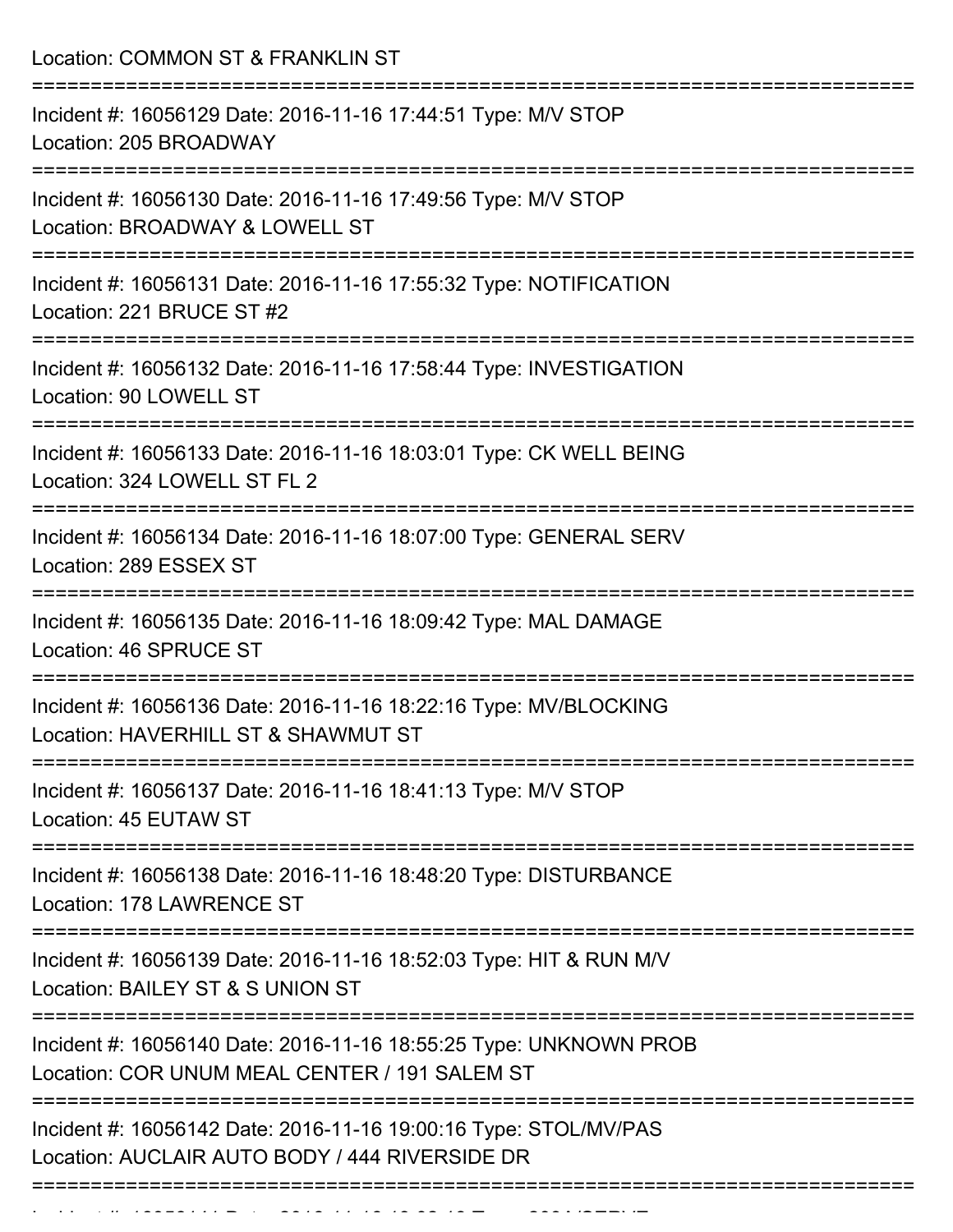Location: 35 EASTON ST =========================================================================== Incident #: 16056143 Date: 2016-11-16 19:08:39 Type: SUICIDE ATTEMPT Location: 12 BEACON ST #12 =========================================================================== Incident #: 16056144 Date: 2016-11-16 19:10:07 Type: COURT DOC SERVE Location: 2 HAMLET ST =========================================================================== Incident #: 16056145 Date: 2016-11-16 19:21:14 Type: HIT & RUN M/V Location: 65 HANCOCK ST =========================================================================== Incident #: 16056146 Date: 2016-11-16 19:25:29 Type: ALARM/BURG Location: CONLON PAPER PRODUCTS / 70 SHEPARD ST =========================================================================== Incident #: 16056147 Date: 2016-11-16 19:26:30 Type: 209A/SERVE Location: 90 LOWELL ST =========================================================================== Incident #: 16056148 Date: 2016-11-16 19:27:13 Type: 209A/SERVE Location: 90 LOWELL ST =========================================================================== Incident #: 16056149 Date: 2016-11-16 19:28:04 Type: 209A/SERVE Location: 90 LOWELL ST =========================================================================== Incident #: 16056150 Date: 2016-11-16 19:28:51 Type: 209A/SERVE Location: 629 HAVERHILL ST =========================================================================== Incident #: 16056152 Date: 2016-11-16 19:30:10 Type: 209A/SERVE Location: 90 LOWELL ST =========================================================================== Incident #: 16056151 Date: 2016-11-16 19:30:15 Type: 209A/SERVE Location: 87 ALDER ST =========================================================================== Incident #: 16056153 Date: 2016-11-16 19:31:39 Type: 209A/SERVE Location: 90 LOWELL ST =========================================================================== Incident #: 16056154 Date: 2016-11-16 19:37:05 Type: M/V STOP Location: BROADWAY & METHUEN ST =========================================================================== Incident #: 16056155 Date: 2016-11-16 19:49:19 Type: M/V STOP

Location: 12 EVERETT ST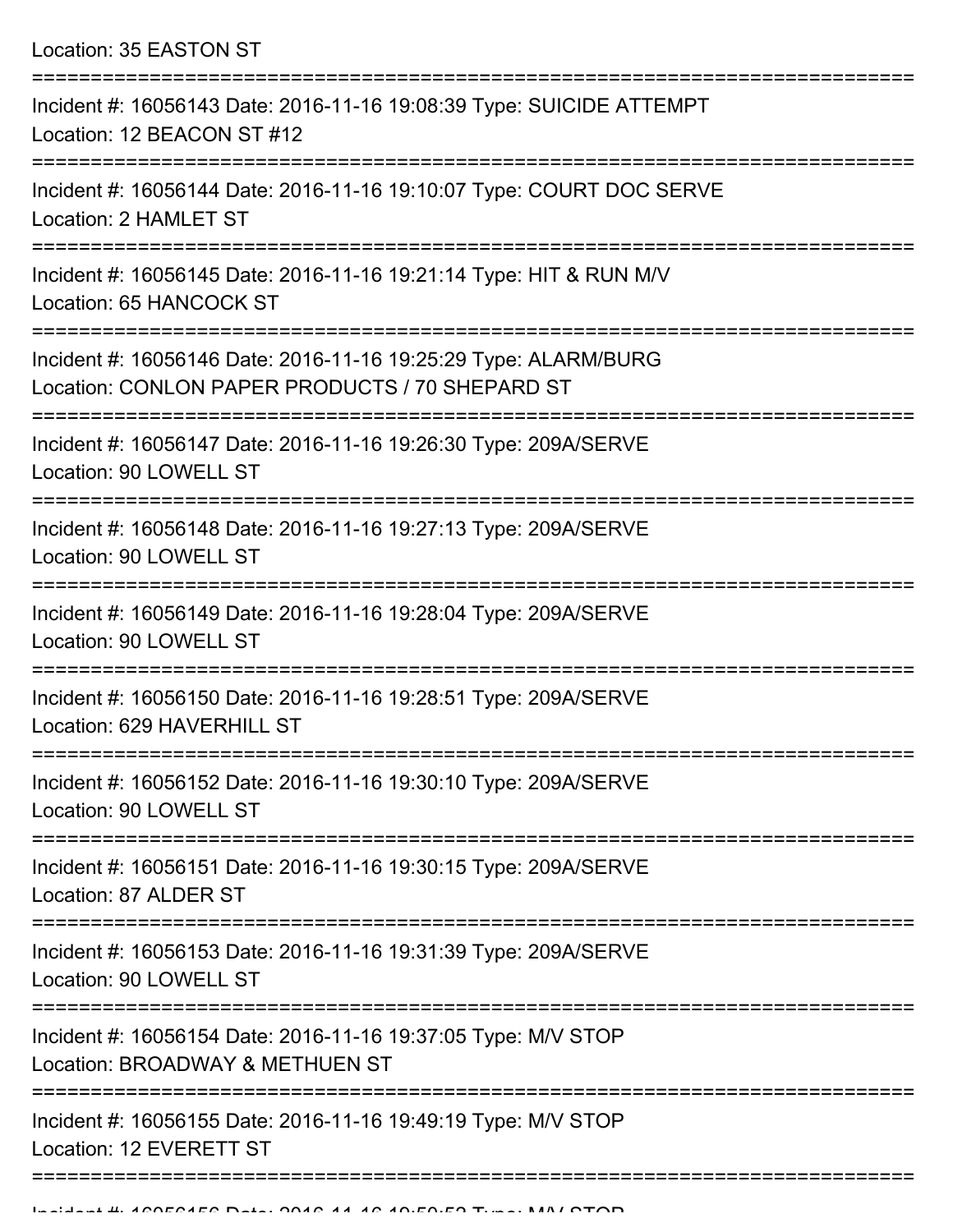| Location: AMESBURY ST & CANAL ST                                                                                        |
|-------------------------------------------------------------------------------------------------------------------------|
| Incident #: 16056157 Date: 2016-11-16 19:58:27 Type: MEDIC SUPPORT<br>Location: 79 SHAWSHEEN RD                         |
| Incident #: 16056158 Date: 2016-11-16 20:09:14 Type: MAL DAMAGE<br>Location: 100 WOODLAND ST                            |
| Incident #: 16056159 Date: 2016-11-16 20:32:08 Type: STOL/MV/PAS<br>Location: 88 ALDER ST FL 3                          |
| Incident #: 16056160 Date: 2016-11-16 20:35:50 Type: DOMESTIC/PAST<br>Location: 252 S BROADWAY FL 3                     |
| Incident #: 16056161 Date: 2016-11-16 20:42:04 Type: M/V STOP<br>Location: 141 AMESBURY ST                              |
| Incident #: 16056162 Date: 2016-11-16 20:45:44 Type: COURT DOC SERVE<br>Location: 12D TENNEY ST                         |
| Incident #: 16056163 Date: 2016-11-16 21:07:44 Type: M/V STOP<br>Location: BRADFORD ST & BROADWAY                       |
| Incident #: 16056164 Date: 2016-11-16 21:11:03 Type: ANIMAL COMPL<br>Location: 34 KENDALL ST                            |
| Incident #: 16056165 Date: 2016-11-16 21:24:23 Type: DOMESTIC/PROG<br>Location: HAFFNERS GAS STATION / 469 HAVERHILL ST |
| Incident #: 16056166 Date: 2016-11-16 21:40:52 Type: LOUD NOISE<br>Location: 38 E HAVERHILL ST                          |
| Incident #: 16056167 Date: 2016-11-16 21:45:15 Type: M/V STOP<br>Location: BRADFORD ST & BROADWAY                       |
| Incident #: 16056168 Date: 2016-11-16 21:46:30 Type: SUS PERS/MV<br>Location: 393 LOWELL ST                             |
| Incident #: 16056169 Date: 2016-11-16 21:53:12 Type: ROBBERY ARMED<br>Location: 28 BEACON AV                            |
| -------------------------<br>Incident #: 16056170 Date: 2016-11-16 22:08:26 Type: TOW OF M/V                            |